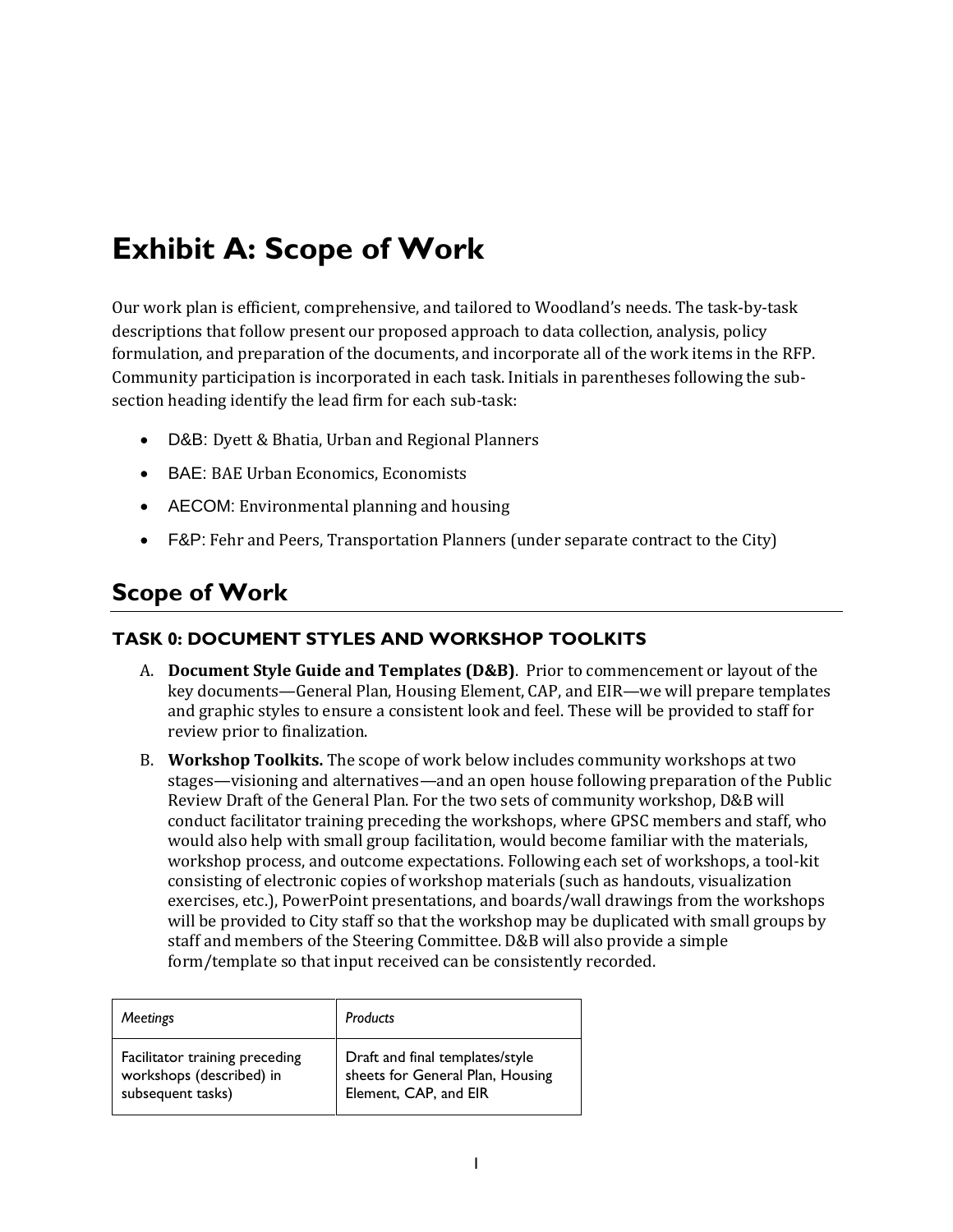### **TASK 1: PROJECT INITIATION**

- A. **Kick-off meeting with City Staff (D&B; Team).** The consultants will meet with members of the City Planning Department staff for initial introduction and organizational meeting and review milestones and outreach activities. The kickoff meeting will be followed by a site tour. The City will also provide the consultant team with documents (hard copy and electronic copy); for datasets such as GIS, D&B will establish an FTP folder on its server for City to staff to upload files.
	- B. **Detailed Public Participation Program (D&B).** A detailed public participation program will be developed with City staff, using the components identified in Section 1.2 of this proposal. This program will include the components and timing/potential meeting or activity dates.
	- C. **Kickoff Meeting with the General Plan Steering Committee (D&B; Team).** Staff and consultants will meet with the GPSC to 1) introduce them to the Plan process; and 2) identify initial priorities, issues, and controversies.
	- D. **Project Website Material (D&B).** We will help the City to design a project webpage as part of the City's website. The Work Program, Public Participation Program, upcoming participation opportunities, and other material will be provided to staff to announce on the City's project website. The website will incorporate a comment box feature to enable community members to send in their comments and ideas, as well as quick poll feature at selected stages.

| Meetings           | Products                           |
|--------------------|------------------------------------|
| Kickoff with Staff | Final Public Participation Program |
| $GPSC \#I$         | <b>Website Materials</b>           |

# **TASK 2: ISSUES ASSESSMENT & OUTREACH**

- A. **Stakeholders Interviews (D&B).** Representatives of public agencies, community members, business leaders, developers, environmental advocates, City Council, and other stakeholders will be interviewed to identify their issues of concern and get feedback about specific issues identified. Our budget provides for 14 such meetings (with one to three participants at each meeting) over a two-day period. D&B will provide staff an example draft invitation for the meetings, which staff can edit and adapt and forward to stakeholders. A report summarizing stakeholder findings will be provided.
	- B. **Kick-off workshop with City Council and the Planning Commission (D&B; Team).** Staff and consultants will meet with members of the City Council and the Planning Commission (preferably in a joint workshop) to discuss their ideas, aspirations, and priorities relating to economic development, land use, and other priorities for the project.
	- C. **Community-wide Survey (D&B).** To ensure broad-based community input, we will conduct a mail-in survey sent to all households in the city. The survey will be postage pre-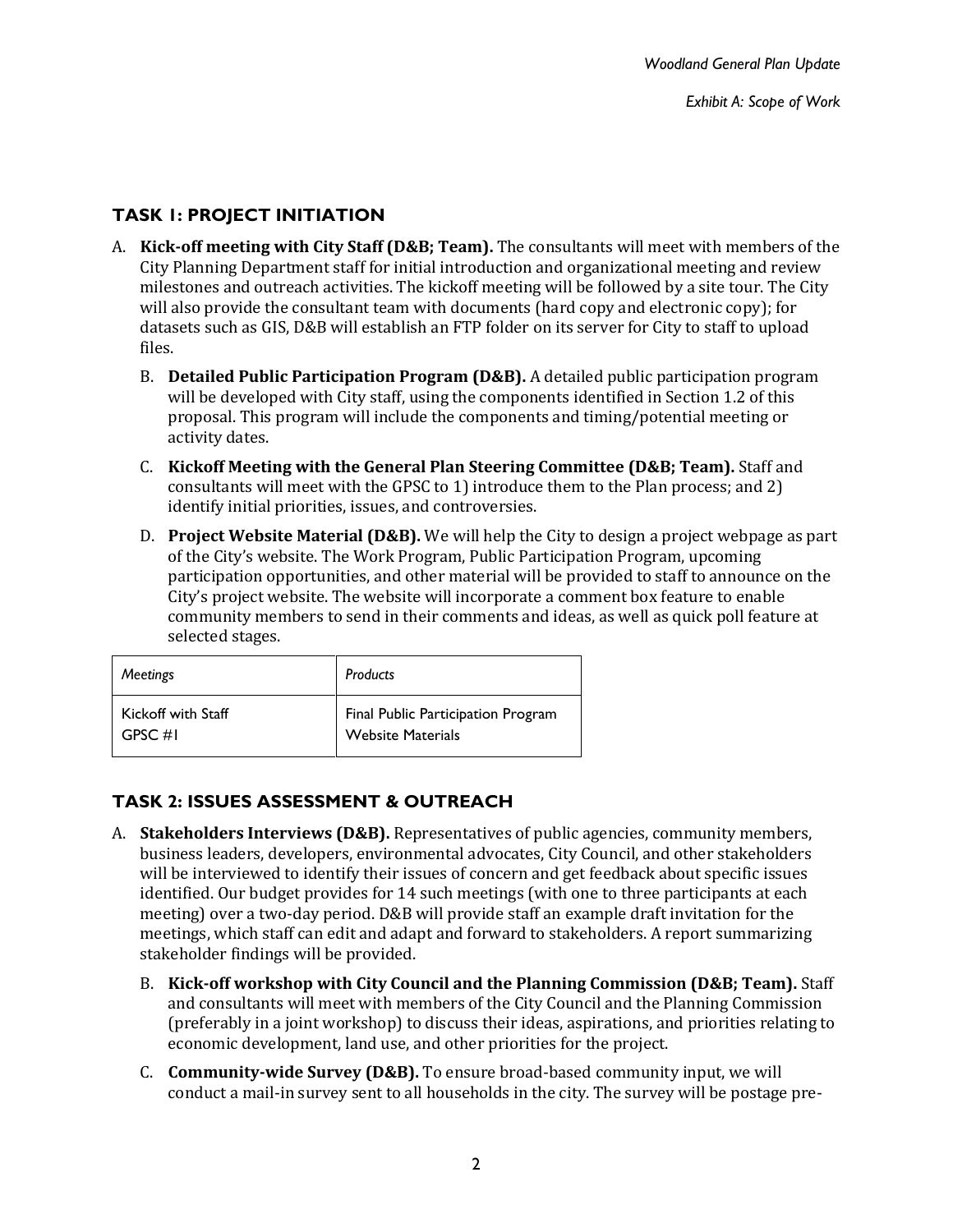paid for easy return. D&B will also be responsible for printing, postage, and mailing of the survey, with mailing list and return postage permit to be provided by the City (if the City were to do the printing and mailing, D&B costs can be reduced by \$8,500). D&B will get hard copies (or PDFs) of the completed surveys from the City, and will be responsible for coding and analysis. The survey will be bilingual (English and Spanish).

- D. **Community Workshops #1 and #2 (D&B; Team).** Two engaging, interactive workshops will be held to further assist the team in "scoping" issues and understanding community perspectives specific to economic development, land use planning, and mobility. The formats for the two workshops will be similar, but one workshop will be held on a weekday evening and the second on a weekend morning to enable broad participation. The meetings will be designed as community events, to facilitate the participation of a wide diversity of residents, business people, and other key stakeholders. A report will summarize the workshop results.
- E. **GPSC Meeting #2 (D&B).** Survey and workshop results will be discussed to help focus the opportunities, challenges, and issues that will be explored in the technical analysis during Task 3.

| <b>Meetings</b>                                                                                       | Products                                                                                        |
|-------------------------------------------------------------------------------------------------------|-------------------------------------------------------------------------------------------------|
| Stakeholder (16)<br>Planning Commission/City Council #1<br>Community Workshops #1 and #2<br>GPSC $#2$ | Stakeholder Meetings Report<br>Community Survey and Report<br><b>Community Workshops Report</b> |

# **TASK 3: OPPORTUNITIES AND CHALLENGES**

A. **Economic Background Report (BAE).** BAE will prepare an Economic Background Report. This will include the following:

Economic and demographic background – compile and analyze basic data on local economic and demographic conditions and trends

Fiscal background – compile and analyze City budget data concerning City revenues and public service expenditures

Growth projections – present and discuss the most recent residential and employment growth projects for Woodland, produced by SACOG.

Market opportunities during General Plan horizon – BAE will synthesize information from above, to identify the type and magnitude of market opportunities for Woodland over the course of the General Plan time horizon and to identify opportunities to improve local fiscal and economic sustainability.

B. **Tribal Outreach (AECOM).** Pursuant to SB 2, we will provide support for the City's notification of the Native American Heritage Commission of the planning process and assist the City in contacting tribes active in the planning area. The D&B team-members will be available for participation in up to two meeting with tribal representatives.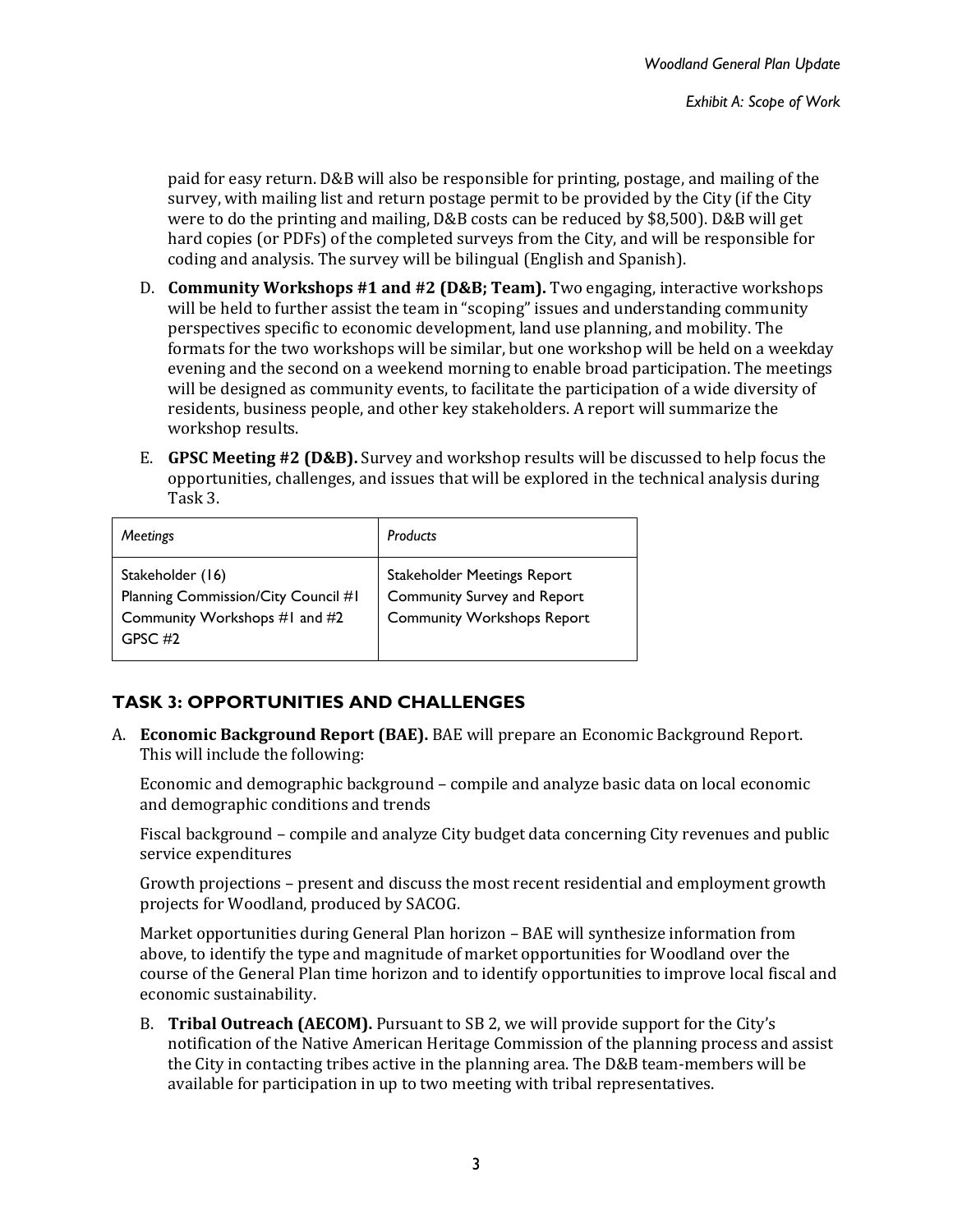C. **Opportunities, Challenges, Issues, and Options Report (D&B).** Existing conditions, trends, and opportunities will be analyzed to identify planning implications. Topics will include:

Land Use and Development Potential (D&B). Identify land use pattern and trends; recent development activity; vacant and underutilized land.

Environmental Resources and Constraints (D&B, AECOM). Prepare maps depicting resources and constraints pertaining to a variety of factors, including biological resources, geology and seismicity, flooding, and hazardous materials.

Circulation (F&P). D&B will coordinate with Fehr & Peers to analyze and describe the existing operating conditions for all modes.

Issues and Options (D&B). The above information will be synthesized in maps (for example, vacant and underutilized sites overlaid with environmental and other constraints), followed by a series of key policy issues and options that will be addressed in the subsequent tasks.

- D. **GPSC Meeting #3 and Planning Commission/City Council Meeting #2 (D&B; Team).** GPSC (one meeting) and Decision-Makers (one joint meeting) will weigh in on the results of the issues and options analysis and provide direction for land use alternatives.
- D.E. **Updated Opportunities, Challenges, Issues and Options Report (D&B).** Additional comments by City Council members and others following the City Council study session that have been provided to staff will be incorporated in the final updated report.

| <b>Meetings</b>                                                                                                 | Products                                                                                   |
|-----------------------------------------------------------------------------------------------------------------|--------------------------------------------------------------------------------------------|
| GPSC $#3$<br>Joint Planning Commission/City<br>Council #2<br><b>Tribal Consultation Meetings (up</b><br>to two) | Economic Background Report<br>Opportunities, Challenges, Issues &<br><b>Options Report</b> |

# **TASK 4: DEVELOPMENT STRATEGY**

A. **Preliminary Development Strategy Alternative Plans(D&B).** D&B will prepare three land use alternativesa preliminary development strategy in coordination with City staff for community and decision-maker discussion and input. The strategy The alternatives will reflect findings from the issues, opportunities, and constraints determined in Task 3; incorporate feedback from community members and decision makers; meet the regional housing needs assessment target; and offer real choicespresent a realistic path for future growth and development. It will include three components:

A phasing diagram, showing growth sequencing;

A future land use map, with potential variations or alternatives for key areas (such as key corridors, Master Plan Remainder Area, eastern area);

Logical combinations (potentially three) of phasing and land uses based on "triggers" or growth milestones, to enable testing of potential strategy outcomes.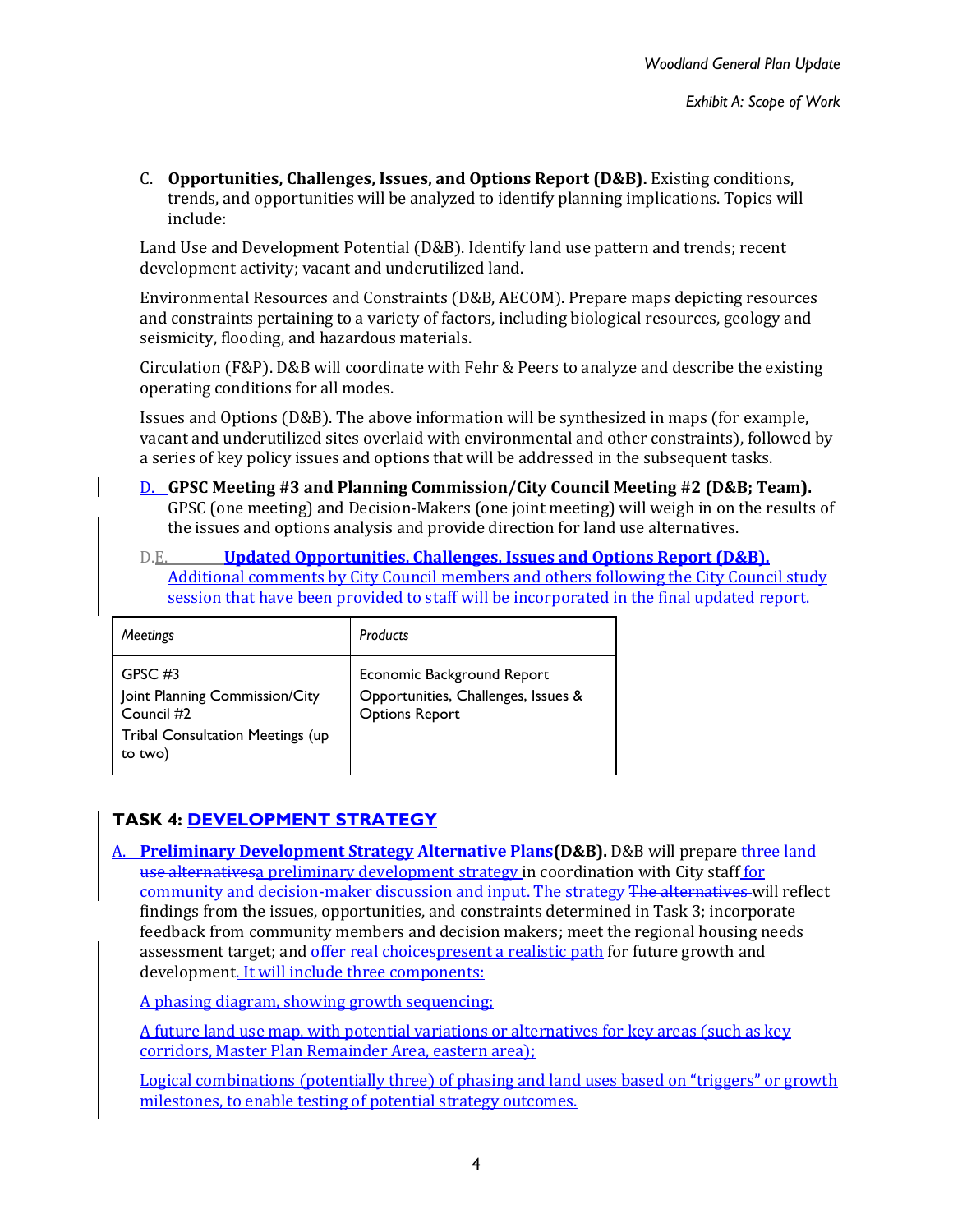- B. The alternatives will be refined based on feedback from City staff**Property Owner Meetings (Staff).** City staff will meet with property owners whose land would be most affected by the development strategy—primarily owners of large undeveloped parcels in growth areas. Meetings may be with individuals or small groups. While these meetings do not guarantee that all property owners' desires will be reflected on the final map, feedback from property owners will help to refine the preliminary plan by identifying particular interests and/or "deal breakers" for further consideration.
- E.C.**GPSC Meeting #3 (D&B).** We will present the preliminary development strategy (including phasing diagram, and key land use options) to the GPSC, and share the results of meetings with property owners. GPSC members will discuss options and refine the plan further.
- D. **Revised Draft Development Strategy (D&B).** D&B will synthesize the input from the first round of meetings (subtasks B and C) and prepare a Revised Draft Preferred Plan for testing (see subtask F).
- F.E.**Fiscal Model Development (BAE).** BAE will prepare a summary level Fiscal Impact Model for the City of Woodland that will help the City maintain its long-term fiscal health during the planning horizon of the Updated General Plan. The fiscal model will show the revenue-cost relationship both of existing development and of the anticipated future development under three different land use scenarios.

In addition, the fiscal model will estimate the impact of service level changes proposed in the General Plan Update. The fiscal model will analyze the City's fiscal position at the end of the General Plan planning horizon. The fiscal analysis study will provide specific analysis regarding:

Revenue generating land uses including evaluating freeway oriented development potential.

Service level policy options.

Issues related to the long-term infrastructure maintenance needs.

Sensitivity analysis for the effects of key modeling assumptions (e.g., land use values, absorption potential of different land uses, changes in service levels such as changes from current service levels to those targeted in Appendix D of the current General Plan, etc.) on the projected fiscal outcomes. A fiscal impact report and presentation materials will be included in the public presentation process to assist policy makers, staff, and the public in determining which development alternatives and service delivery policies are most effective in preserving the fiscal health of the City.

F. **Alternatives EvaluationTesting of Development Strategy (Team).** We will test the physical, transportation, fiscal, and infrastructure impacts of development strategies (phasing associated with buildout or intensification of major areas of the city  $-e.g.$ ) Downtown and infill, Master Plan Remainder Area, eastern 900 acres, etc.). Rather than being a tool used to make "either/or" decisions between discrete options, this analysis will help the community and decision-makers understand the implications of growth, as well as directly inform policy formulation.

Quantify alternatives' impacts. Relative merits and disadvantages of the alternatives will be assessed. TopicsMajor growth and intensification areas will be tested-will include along the following metrics:

Land Use, Population, and Employment (D&B):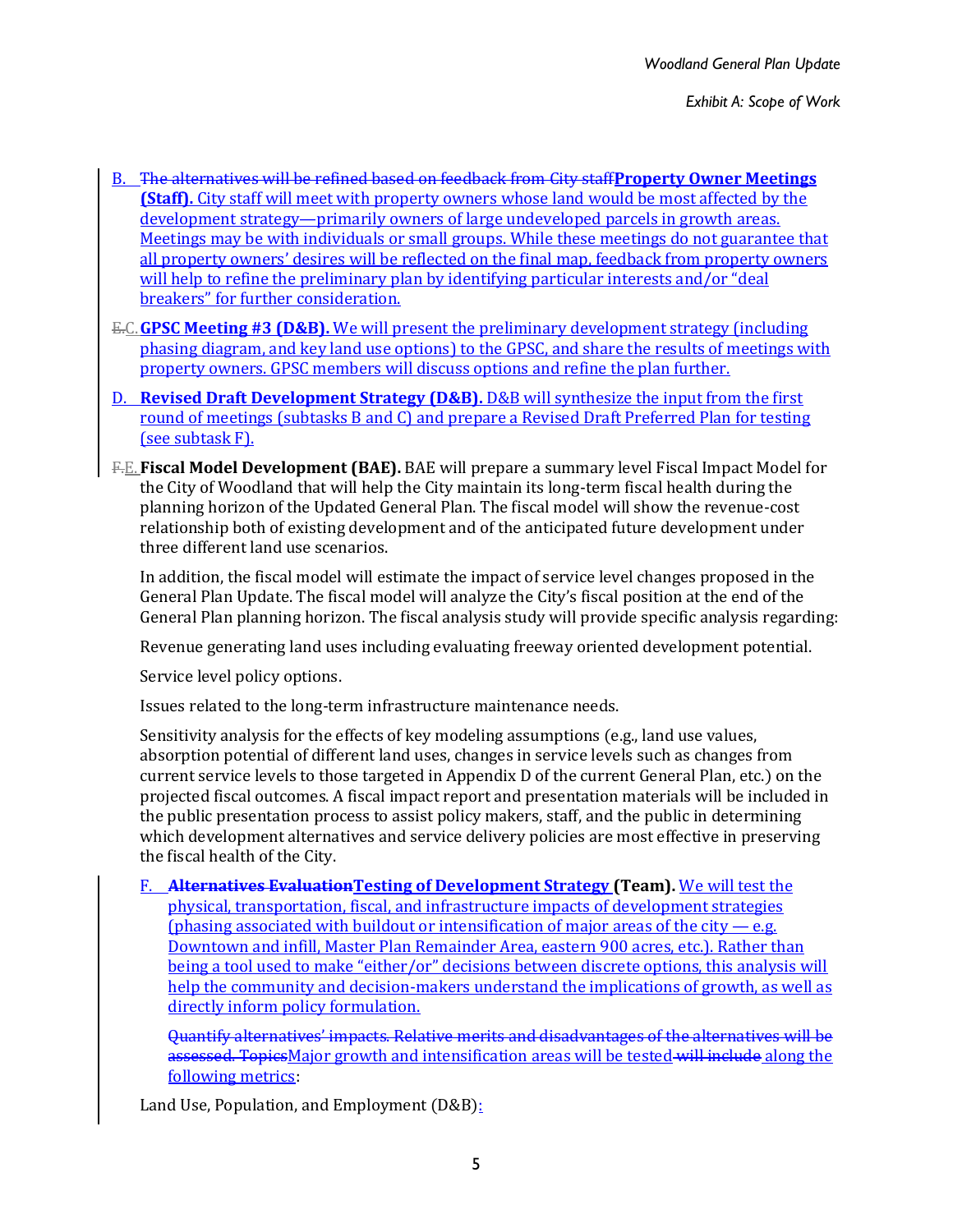- **.** . Comparative impacts in terms of  $p$  population and households,
- **Housing type mix**
- **Employment mix**
- F iJobs/housing balance<del>, and other factors of concern will be prepared in</del> narrative and tabular form.

#### Economics and Fiscal Implications (BAE). See 4-BD.

- Revenue generation
- General Fund's ability to meet desired service levels

Transportation (F&P). D&B will work with Fehr & Peers to provide transportation assessments of the alternatives (see Assumptions section).

- Vehicle volumes and V/C ratio on existing roadways (same segments and intersections as identified in F&P's contract scope of work)
- $\blacksquare$   $\div$   $\uparrow$   $\uparrow$   $\uparrow$   $\uparrow$   $\uparrow$   $\downarrow$   $\uparrow$   $\uparrow$   $\downarrow$   $\downarrow$   $\downarrow$   $\downarrow$   $\downarrow$   $\downarrow$   $\downarrow$   $\downarrow$   $\downarrow$   $\downarrow$   $\downarrow$   $\downarrow$   $\downarrow$   $\downarrow$   $\downarrow$   $\downarrow$   $\downarrow$   $\downarrow$   $\downarrow$   $\downarrow$   $\downarrow$   $\downarrow$   $\downarrow$   $\downarrow$   $\downarrow$   $\downarrow$   $\downarrow$
- **Trip generation, VMT, and VMT per capita**

Wet Utility Infrastructure – water, sewer conveyance, wastewater treatment plant, stormwater (Staff, or additional subconsultant (proposal forthcoming)).

- Impact of development on capacity of existing systems
- **Major new infrastructure needed to support new development**
- **Planning-level cost estimations**
- G. **Prepare Final Alternative Plans ReportResults of Development Strategy Testing (D&B).** The report will synthesize the results of testing in the different issue areas and present depict the revised land use alternatives and findings from the evaluation analysis for presentation to the public.

| <b>Meetings</b> | <b>Products</b>                                              |
|-----------------|--------------------------------------------------------------|
| N/A             | <b>Alternatives Report</b><br><b>Fiscal Model and output</b> |

#### **TASK 5: PREFERRED PLAN & KEY GOALS**

H. **Citywide Workshops #3 and #4 on Development Strategy (D&B; TeamStaff).** D&B will Llead twoone citywide community workshop on a s—weekday evening and weekend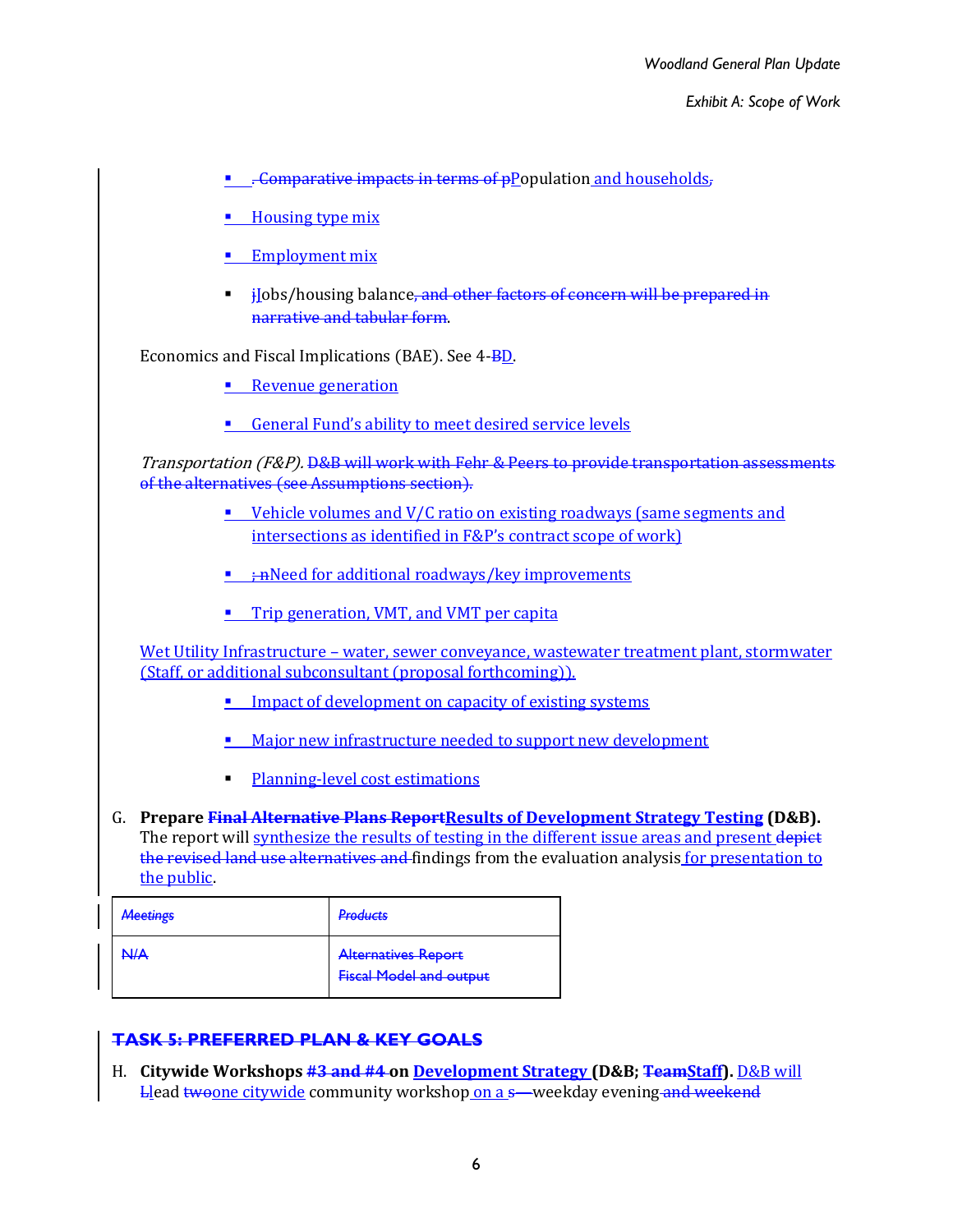morning— to explain and discuss and compare the alternative plans the Draft Development Strategy and the results of the testing. Community members will be asked to provide their feedback on the plan overall, policy choices, and remaining land use decisions., and review ideas related to economic development, transportation/complete streets, commercial development and housing. This format will also allow the GPSC to gauge public reaction before decisions are made. D&B will also prepare a "workshop toolkit" (see Task 0) that City staff may use to conduct subsequent workshops for smaller groups or neighborhoods. Results from the workshops will be summarized in a short report.

- I. **Development Strategy Refinement with GPSC (GPSC Meeting #4 and #5) (D&B).** A Preferred Land Use Plan and key goals for the Land Use and Economic Development elements will be developed over two meetings with the GPSC. Shortly following the community workshop, the GPSC will meet again to process the feedback from the community and make recommendations to the decision-makers.
- J. **City Council/Planning Commission Briefing on AlternativesWorking Session on Preferred Development Strategy (D&B; Team if needed).** Following the GPSC meeting, we will conduct a Study Session with the Planning Commission. The goal will be to resolve any outstanding issues, clarify recommended policy direction with respect to growth phasing, and arrive at a recommendation for City Council.
- J.K. **Individual Meetings (Staff).** Prior to the City Council meeting on the recommended Development Strategy, City staff will hold individual meetings once more with key property owners and City Council members to brief these stakeholders on the recommended plan, hear their input, and make any final adjustments before the public presentation. Decision-makers will be briefed on the alternatives, their impacts, and community reaction to them, so that they can weigh in or provide specific direction to the GPSC.
- K. **Preferred Alternative Selection and Goals Development with GPSC (#4 and #5) (D&B).** A Preferred Land Use Plan and key goals for the Land Use and Economic Development elements will be developed over two meetings with the GPSG.
- L. **Preferred Plan and Key GoalsCity Council Meeting on Preferred Development Strategy (D&B; Team if needed).** D&B will synthesize the results of the GPSC and ongoing analysis into a brief report that contains the draft Preferred Plan and key goals and policies.The recommended Preferred Plan, phasing, and major policy direction will be presented to the City Council for their review, discussion, and approval. D&B will then prepare the final Preferred Plan that will form the basis of the General Plan land use diagram and policy document.
- M.L. **Assessment of Existing Specific Plans (D&B).** With the Preferred Plan finalized, we will assess the goals, policies, and land uses of Woodland's various specific plans for consistency with the new preferred citywide land use plan and community vision. Recommended changes to the specific plans will be incorporated as General Plan policies (Task 6).

| <b>Meetings</b>                  | Products                                    |
|----------------------------------|---------------------------------------------|
| Initial property owners meetings | <b>Preliminary Development Strategy</b>     |
| (staff)                          | <b>Fiscal Model and output</b>              |
| GPSC $\#3$ and $\#4$ and $\#5$   | <b>Testing and results (from individual</b> |
| Community Workshop #3-and #4     | participants)                               |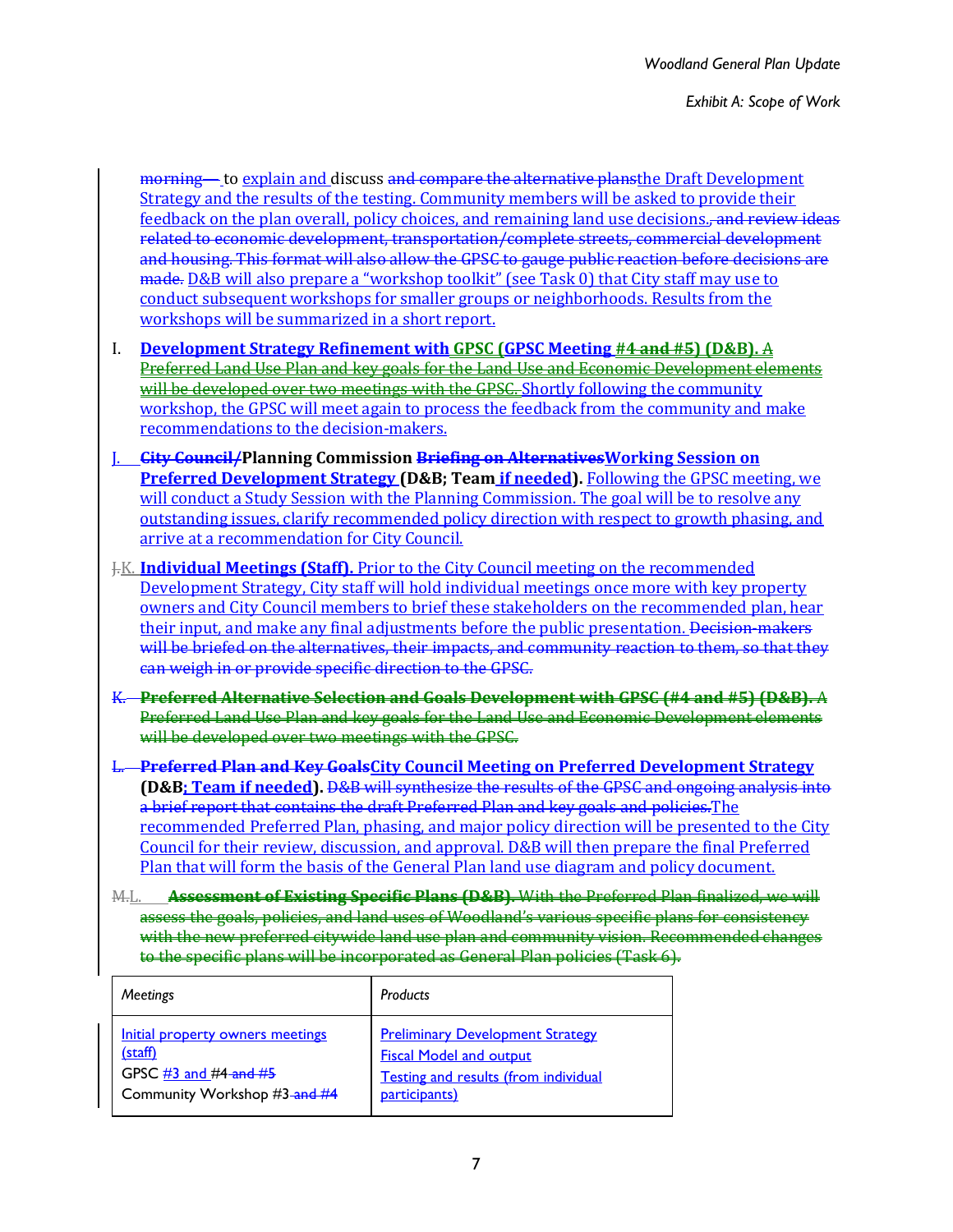*Exhibit A: Scope of Work*

| <b>Additional community meetings (staff)</b> | <b>Testing Results Report</b>              |
|----------------------------------------------|--------------------------------------------|
| <b>Final property owners and City</b>        | <b>Revised Draft Development Strategy</b>  |
| Council member meetings (staff)              | <b>Community Workshops Summary Report</b>  |
| <b>City Council/Planning Commission #3</b>   | <b>Proferred Plan and Key General Plan</b> |
| <b>Working Session</b>                       | <b>GoalsFinal Development Strategy</b>     |
| <b>City Council meeting</b>                  |                                            |
|                                              |                                            |

# **TASK 5: DRAFT GENERAL PLAN**

- A. **General Plan Outline (D&B).** An outline of the General Plan will be prepared, identifying each element and preliminary list of maps and figures.
- B. **Existing Policy Review (D&B).** The City will provide to D&B digital copy of the current General Plan. D&B will arrange existing policies in a matrix that staff can check to direct whether they should be kept, discarded, or revised. This task is primarily a staff effort, with D&B providing assistance as needed on policy questions, and will be especially critical for existing programdriven elements—such as Historic Preservation—that are not expected to change significantly.
- C. **Assessment of Existing Specific Plans (D&B).** With the Preferred Plan finalized, we will assess the goals, policies, and land uses of Woodland's various specific plans for consistency with the new preferred citywide land use plan and community vision. Recommended changes to the specific plans will be incorporated as General Plan policies.
- C.D.**Administrative Draft General Plan (D&B).** An Administrative Draft General Plan will be prepared for staff review. This will include the elements listed below, and may include other existing elements (e.g. Historic Preservation) carried forward from the previous plan with minor updating as needed. The final list of elements in the plan will be determined in the outline (Task 6-A). An element listed below may be separated into two elements, or two elements combined; such rearrangement will not result in additional scope/budget, provided new scope components are not introduced (e.g. Community Design or Public Health elements).

Land Use and Development Strategy (D&B). The Element will include information on land use; density and intensity standards; buildout population and development; areas requiring master planning; infill opportunity sites and revitalization strategies. The City's existing General Plan land use categories will be evaluated and modified as necessary, potentially to include new mixed use designations to allow for increased flexibility.The General Plan will be comprehensively updated, including new land use classifications, and policies for infill and expansion areas. This element will address the pace, location, and timing of development, including issues pertaining to the Urban Limit Line (ULL). Growth and development phasing, "triggers" and planning requirements for different phases will be outlined.

Community Design (D&B). A separate Community Design Element will be prepared or will be integrated with the Land Use Element. This will explore the core topics of urban design and community character at the citywide, neighborhood/district, and corridor scales. In addition to an assessment of the city's overall urban form (districts, corridors, landmarks and focal points, and so forth) and recommendations for overall design expectations, areas of focus will preliminarily include:

The northeast industrial area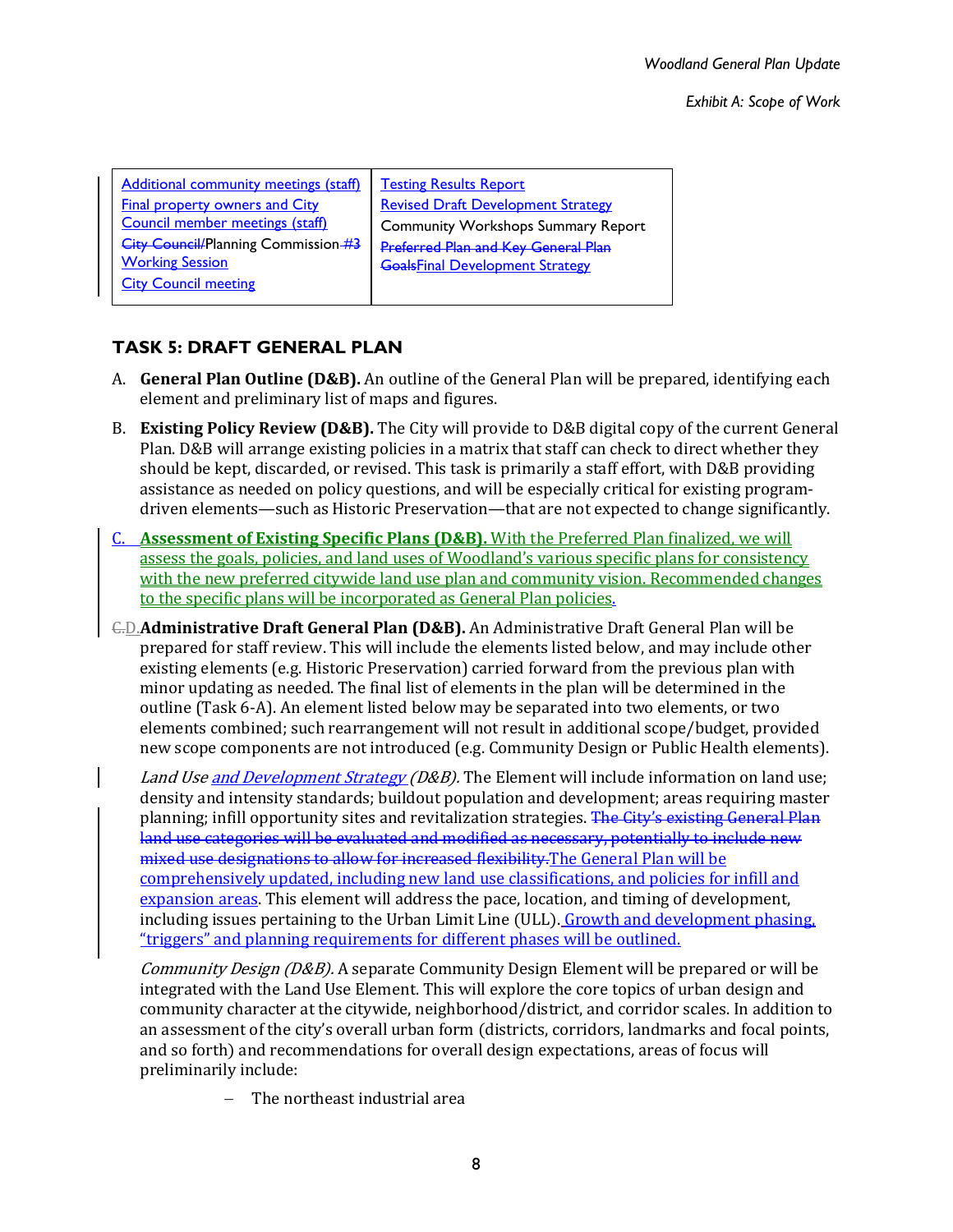- Corridors such as the various distinct segments of Main Street, East Street, and Kentucky Avenue
- Gateways such as from Highway 113 and Interstate 5
- County Fair Mall

Drawings, illustrations, and photographs will be prepared to illustrate concepts. The objective will be to provide general design vision for the city overall and, more specifically, for its distinct areas and corridors, while still providing for adequate flexibility and the development of more detailed design standards as part of zoning and other regulations.

Economic Development (D&B, with BAE input and review). The Element will be updated to incorporate findings from the economic and issues and options analysis, including implications of the city's employment mix, commute patterns, and jobs-housing balance, and the City's vision for future economic development including ways to capitalize on the city's history, culture, and arts scene.

*Circulation (F&P).* Fehr & Peers will provide a complete draft of the Circulation Element, including maps and diagrams, needed improvements, and policies, which will focus on improving access and connectivity in and between neighborhoods, serving all modes through Complete Streets, enabling safe and efficient goods movement, and reconsideration of LOS standards. D&B will review the F&P draft and provide comments, edit the updated draft as necessary for style and consistency, and layout the document in format consistent with the other elements; F&P will provide the final artwork for maps, and graphics in template consistent with that provided by D&B.

Conservation and Sustainability (AECOM). Using the City's current Environmental Resources Element as a base, policies will be crafted to reduce or avoid adverse environmental impacts on open space and natural resources. We will update setting information to address changed conditions regarding habitat, air quality, climate change (mitigation and adaptation), agricultural land preservation, and water resources. The Conservation and Sustainability Element will define components of sustainability that are important to the community, explain the relationship of this Element to other General Plan Elements and to the Climate Action Plan (Task 87), and include policies, programs, and objectives for achieving communitywide sustainability based on that definition. Policies relevant to sustainability goals that are located in other elements throughout the Plan will be highlighted.

Health and Safety (D&B). Information will be updated to ensure internal General Plan consistency. New maps such as existing and future noise contours and flood hazard areas will be prepared. This element will meet the State requirements for the Noise and Safety elements. It will also include health and safety policies as they pertain to flood risks, and the City's preferred flood mitigation strategy.

*Public Facilities (D&B)*. The element will be updated to reflect needed infrastructure improvements to support new growth, revised service standards for public safety and other city services, and new stormwater regulations. Phasing strategy will be outlined.

Recreational, Educational, and Community Services (D&B). The element will be updated to reflect new facilities, services, and policies needed to support new growth anticipated under the Plan.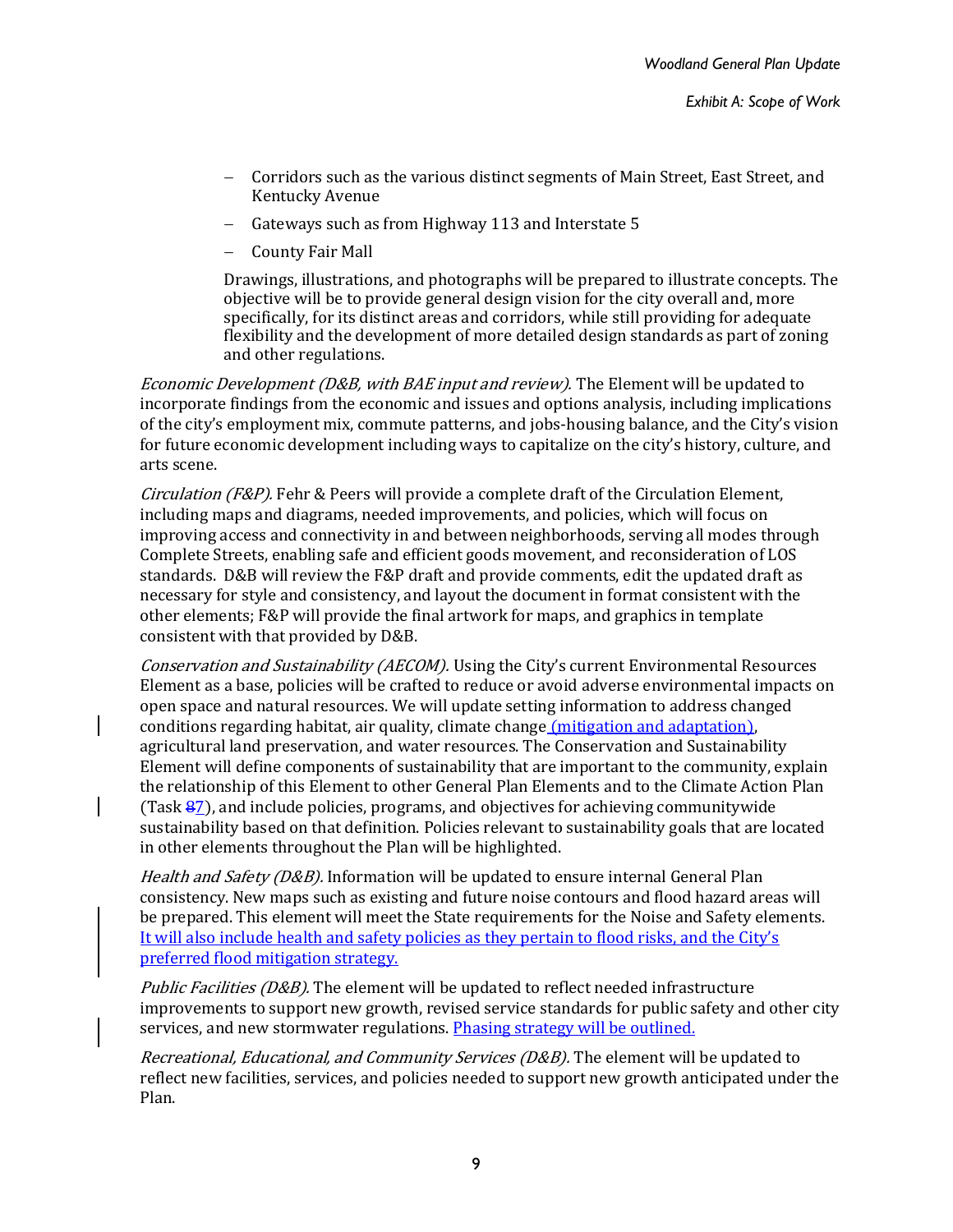Historic Preservation (D&B). Policies in the element will be largely be carried forward, but reviewed and updated as needed to maintain consistency with the new Land Use and Community Design Element and other components of the General Plan that may relate to historic preservation.

Implementation (D&B). Implementation measures corresponding to General Plan policies (or groups of policies) with roles and responsibilities, implementation timeline or schedule, and possible funding strategies will be identified.

Relevant appendices to the current General Plan will also be updated as needed.

- E. **GPSC Meetings #6 5 and #7 6 (D&B; Team).** Some policy issues must necessarily be considered and resolved during the preparation of the General Plan. The GPSC will convene to deliberate on these, which may require at least two meetings.
- D.F.**Planning Commission and/or City Council Study Sessions (Optional) (D&B).** If desired, the City Council and/or Planning Commission may convene study sessions to review new and revised policies as the draft General Plan is being prepared.
- E.G.**Legal Review Checklist (D&B)**. Following preparation of the Administrative Draft General Plan, D&B will provide to City staff a matrix of General Plan legal standards (State law and case law) by element, showing where legal requirements are addressed. If deficiencies are identified, these will be ameliorated. The Plan will also be evaluated to ensure internal (within each element) and external (between elements) consistency of its elements. It is anticipated that the General Plan will be legally adequate and reflective of current industry practice.
- F.H.**Public Review Draft General Plan (D&B).** Following city comments, D&B will revise the Administrative Draft Plan and produce the Public Review Draft.

| <b>Meetings</b>                                                                      | Products                                                                                                                                                        |
|--------------------------------------------------------------------------------------|-----------------------------------------------------------------------------------------------------------------------------------------------------------------|
| GPSC $#6-5$ and $#76$<br><b>CC/PC Study Sessions on Draft</b><br>Policies (optional) | General Plan Outline<br><b>Existing Policy Matrix</b><br>Administrative Draft General Plan<br><b>Public Review Draft General Plan</b><br>Legal Review Checklist |

# **TASK 76: HOUSING ELEMENT**

A. **Administrative Draft Housing Element (AECOM).** An Administrative Draft Housing Element will be prepared for staff review. This will include all State requirements; focus areas for Woodland include:

Housing Needs Assessment. AECOM will review the existing Housing Element and identify information that requires updating with readily available information. We will identify current demographic trends, housing characteristics, and the presence of special needs groups. This information will be used to identify and determine the extent of housing need.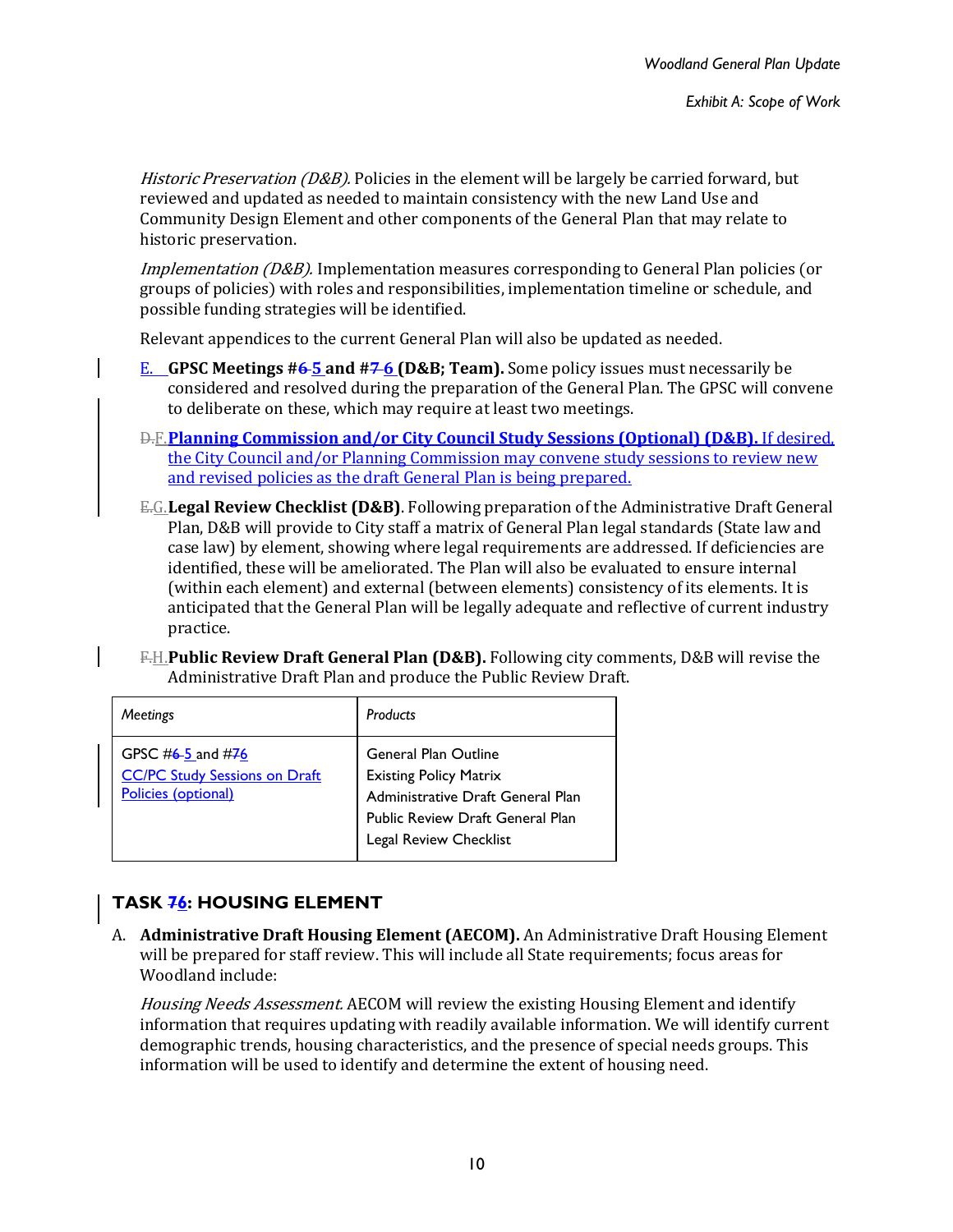Constraints and Resources. We will update the detailed constraints analysis included in the City's existing Housing Element, as necessary, based on changes since 2009. Based on our familiarity with the City, we will identify any constraints to housing development related to infrastructure availability and environmental conditions.

Sites Inventory (with D&B). Given the low level of new housing construction since 2008, we assume that the prior period's vacant land inventory, in combination with entitled, unbuilt land and land suitable for redevelopment, will accommodate the future planning period's allocation, with the possible exception of sites zoned to meet the new "default" density of 30 dwelling units per acre.

Housing Plan. AECOM will evaluate the existing Housing Element to determine the need to modify existing programs, introduce new programs, and eliminate obsolete programs. Because of the recent state law changes affecting redevelopment, we will need to adjust programs which currently depend on redevelopment funding, either removing these programs or exploring alternative funding sources. We will describe the role of energy conservation in reducing longterm housing costs and relate to the proposed Climate Action Plan, if available in time.

- B. **Housing Forum (AECOM).** State housing law requires that communities specifically reach out to groups most affected by housing supply and cost, such as the disabled, elderly, large households, and homeless. We would participate in a housing forum of stakeholders, including affordable and market-rate developers and social service providers.
- C. **Prepare and Present Preliminary Draft Housing Element, Planning Commission Meeting #4, City Council Meeting #4 (AECOM).** After responding to City staff comments, the public review draft will be presented for review by the Planning Commission and City Council before it is modified (as needed) and sent to HCD. The Planning Commission and City Council meetings should be held close succession or concurrently, to ensure meeting the State deadlines.
- D. **Send Housing Element to HCD, Respond to Comments (AECOM).** Incorporate changes based on decision-maker direction so the Draft Housing Element can be submitted to HCD for review. AECOM will coordinate with HCD to gain certification, recognizing that it may take two rounds of review to obtain certification. AECOM will revise the Housing Element to respond to HCD comments and prepare a final draft for adopted hearings.
- E. **Adoption Hearings and Adopted Housing Element (AECOM, D&B).** A hearing draft Housing Element will be prepared and presented to the City Council (one hearing assumed) for adoption following HCD certification. The element will then be revised as necessary following adoption.
- F. **Updated Housing Sites Inventory and Element Consistency Review (AECOM, D&B).** Task  $7-6$  is likely to be completed well before Task  $65$ , given the State's Housing Element deadlines. If as a result of the updated Land Use Element in Task  $6-5$  additional housing sites become available, housing sites inventory in the Housing Element will also be updated as part of Task 6-F, unless such modification will trigger a new HCD Housing Element review (we will confirm with HCD staff). At this time, the Housing Element will also be reviewed for consistency with the rest of the completed General Plan, and any issues identified with staff.

| Meetings | Products |
|----------|----------|
|----------|----------|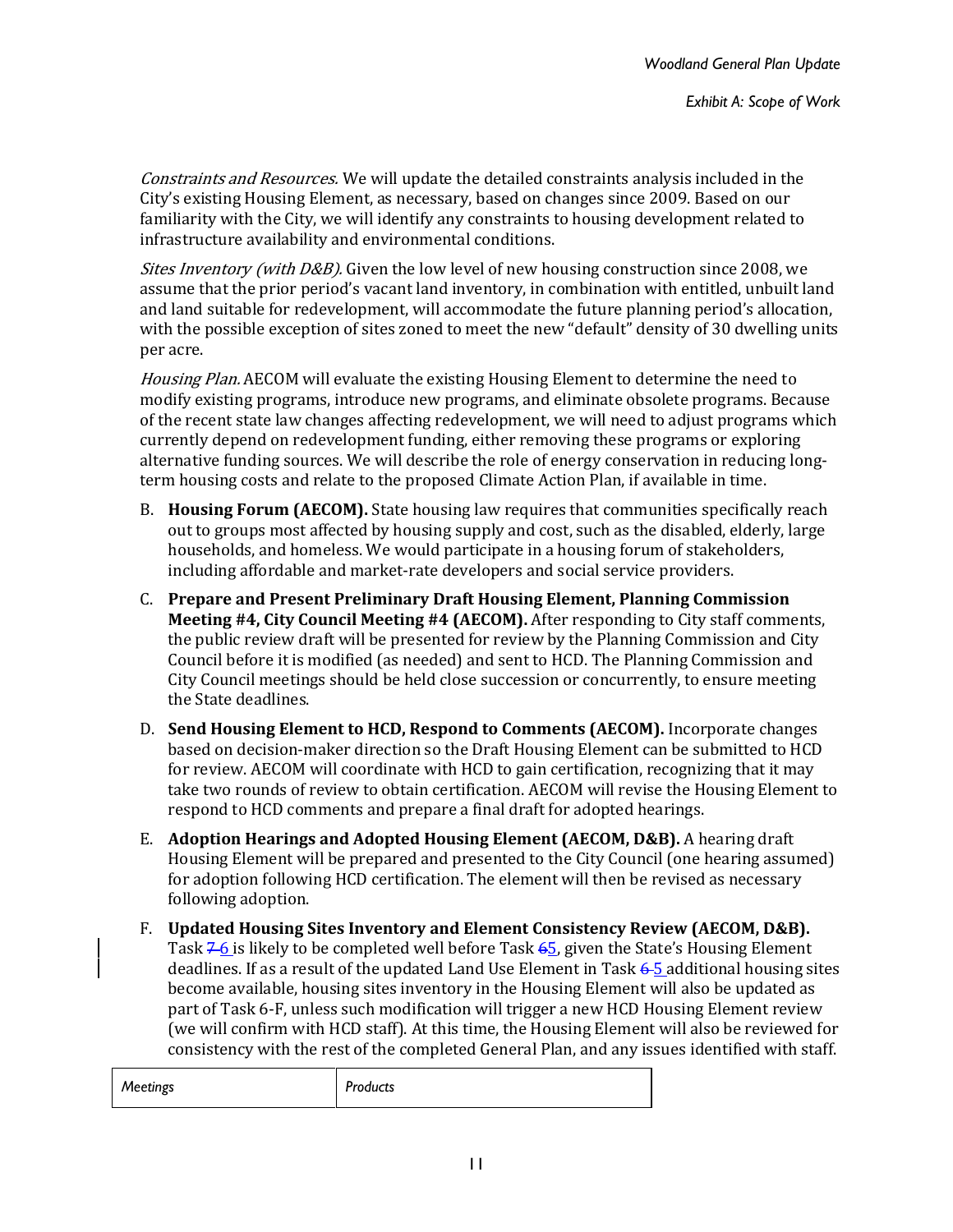| Public Review Draft HE<br>City Council #4 (prior to HCD<br>review) and #5 (adoption<br><b>HCD Draft HE</b><br>hearing)<br>Hearing Draft HE<br>Housing Forum<br>Adopted HE<br>Updated Sites Inventory (if required) | Planning Commission #4 | Administrative Draft Housing Element (HE) |
|--------------------------------------------------------------------------------------------------------------------------------------------------------------------------------------------------------------------|------------------------|-------------------------------------------|
|--------------------------------------------------------------------------------------------------------------------------------------------------------------------------------------------------------------------|------------------------|-------------------------------------------|

# **TASK 87: CLIMATE ACTION PLAN**

A. **Administrative Draft CAP (AECOM).** An Administrative Draft CAP will be prepared for staff review. We will use the work prepared by the UC Davis Sustainable Design Academy as foundation for the technical components of the CAP and the community and stakeholder outreach completed to date to identify the most appropriate measures for GHG reductions and we will assume that the Academy's work, including greenhouse gas (GHG) inventory, will need little or no revision for use in the CAP. Much of the CAP material will already have been prepared and will be provided by the City, and for these sections, AECOM will assist in enhancing the presentation with graphics and formatting as needed. The CAP will be organized as follows:

Climate Change and the City of Woodland. Outline the City's rationale and motivation for addressing climate change and developing and implementing the CAP. Provide a brief overview of the science behind climate change, describe the potential impacts climate change may create in Woodland, and outline state policies to reduce emissions. The City will provide the text for this section.

Baseline Emissions Inventory and Forecast. Present a summary of the baseline municipal and communitywide emissions inventories and projections of 2020 and 2035 GHG emissions, and describe the reductions necessary to achieve the designated reduction targets. The City will provide the text for the baseline and 2020 emissions inventories. Using the UCD Design Academy's methods, AECOM will project 2035 GHG emissions, summarize the results in this section, and provide the backup calculations in an appendix.

Emissions Reduction Measures. Describe the measures necessary to reduce emissions in City government and the community and achieve reduction targets. Document GHG reduction potential, include implementation actions and timelines, describe costs and financing mechanisms, and assign responsibility. The City will provide descriptions of the measures to achieve 2020 targets, and AECOM will work with the City to describe measures to meet 2035 targets. As part of this scope of work, the previously developed 2020 measures may need to be adjusted to coordinate with General Plan policies and meet requirements for adequacy under CEQA.

*Benchmarks and Next Steps.* Identify benchmarks, monitoring procedures, and other steps needed to achieve reduction goals and implement adaptation strategies. Present a recommended method for monitoring emissions and verifying results of the CAP through inventory updates, implementation actions and associated performance metrics. Address how the CAP meets standards for a plan for the reduction of GHG emissions pursuant to CEQA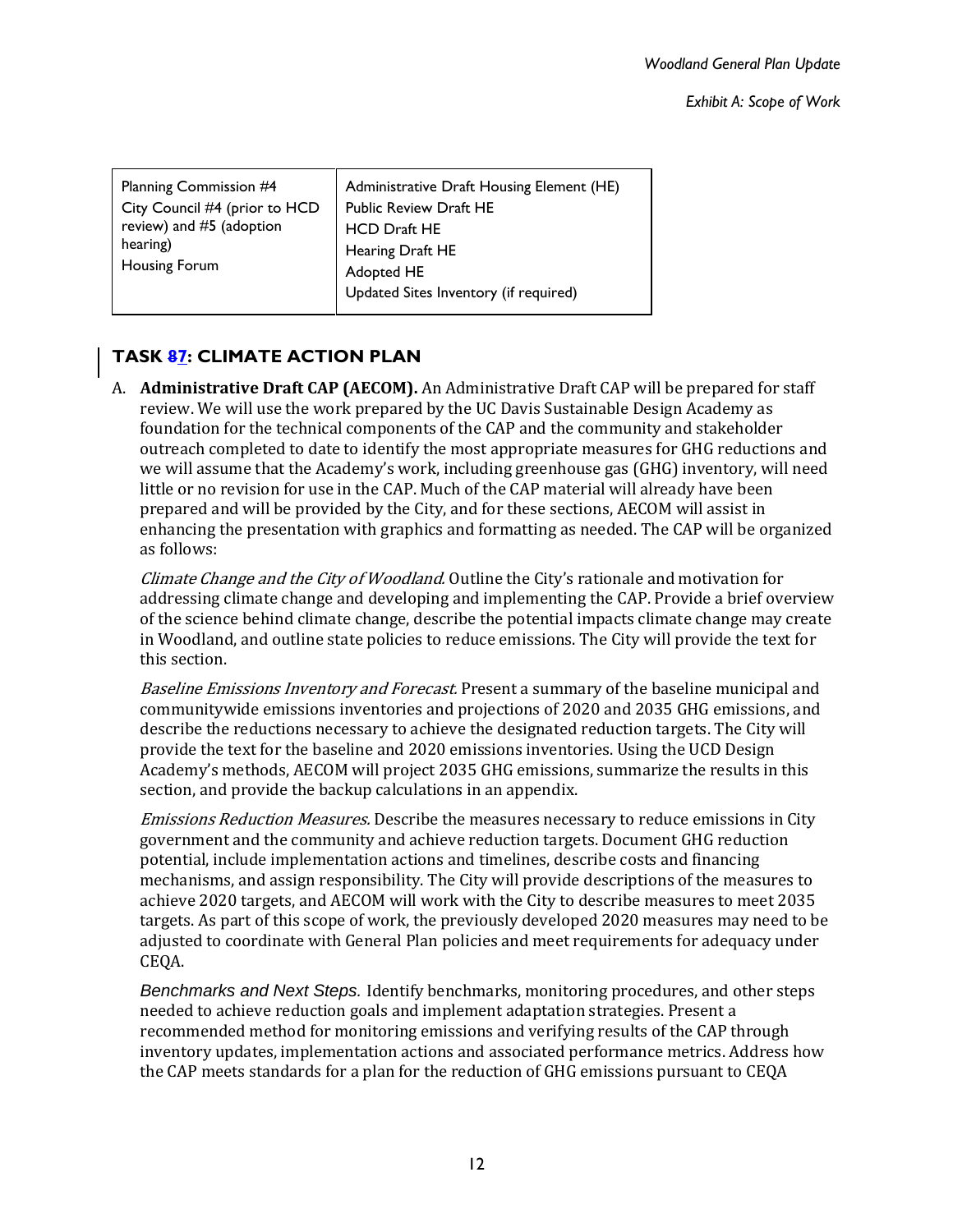Guidelines Section 15183.5, as well as how the CAP enables future projects to take advantage of CEQA streamlining benefits.

- B. **GPSC Meeting #7 (or Sustainability Committee meeting) (AECOM).** AECOM will review the Administrative Draft CAP with the GPSC or the Sustainability Committee prior to releasing the public review draft.
- B.C. Public Review Draft CAP (AECOM). After responding to City staff and GPSC/Sustainability Committee comments, the public review Draft CAP will be prepared.
- C.D.**Planning Commission/Public Meeting #5 (AECOM).** The Planning Commission and members of the public will have the opportunity to review and comment on the Draft CAP at a working session. The Draft will be revised as necessary following public input.

| <b>Meetings</b>            | Products                       |
|----------------------------|--------------------------------|
| Planning Commission #5/CAP | Administrative Draft CAP       |
| working session            | <b>Public Review Draft CAP</b> |

# **TASK 98: DRAFT & FINAL EIR**

- A. **Notice of Preparation and Scoping Meeting (D&B).** D&B will prepare a Notice of Preparation (NOP) for the Draft EIR and hold a scoping meeting. To be efficient, we recommending holding this meeting immediately preceding a GPSC or Planning Commission meeting scoped above.
	- B. **Thresholds/ Significance Criteria (AECOM; Team).** Review existing City criteria, and revise/recommend new criteria/thresholds as appropriate. CEQA Appendix G, the City's current General Plan Appendix D, and recent EIRs completed for projects in Woodland will be considered in formulating the thresholds. These will be documented in a memorandum.
	- C. **Environmental Setting (AECOM).** The Opportunities and Challenges Report prepared in Task 3 will serve as the starting point for the environmental setting in the Draft EIR. Additional data will be gathered from available sources as needed.
	- D. **Impact Analysis (AECOM).** The impact analysis will assess how policies and Plan buildout will affect the environment, identify significant impacts, and recommend measures to mitigate those impacts. The impact analysis will be comprehensive in scope, covering all CEQA requirements. Significance criteria will be identified for each impact topic, based upon thresholds of significance established in Task 9B8B.
	- E. **Prepare Administrative Draft Program EIR (AECOM, team).** The Administrative Draft Program EIR will include all relevant CEQA-required sections. Specific topic areas to be addressed in the EIR will include Land Use, Parks and Open Space, Public Facilities and Utilities, Safety and Hazardous Materials, Aesthetics, and Agriculture (D&B); Transportation (Fehr & Peers); Biological Resources, Air Quality, GHG/Climate Change, Noise, Seismic and Geologic Hazards, Hydrology/Flooding and Water Quality, Cultural Resources, and Mineral Resources (AECOM).

The Administrative Draft will also include an executive summary, project description, analysis of up to three Alternatives, including the No Project Alternative, CEQA-required conclusions (cumulative impacts, significant and irreversible impacts, etc.), and all technical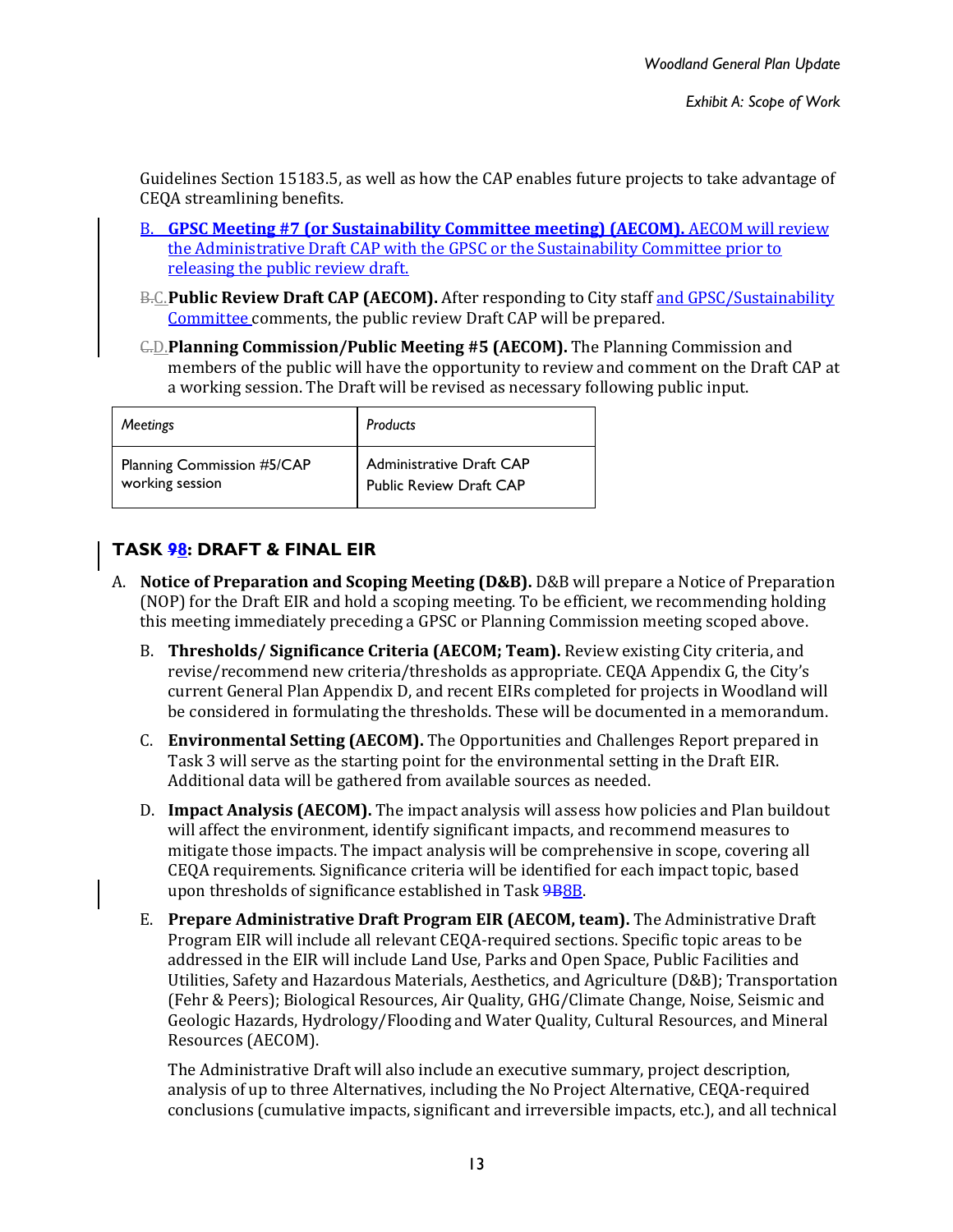appendices.

- F. **Draft EIR (AECOM).** Following staff review of the screencheck Draft EIR, prepare Public Review Draft EIR.
- G. **Final EIR (Team).** Following the 45-day public review period, we will prepare responses to comments, which together with the Comments (and the Draft EIR, incorporated by reference) will constitute the Final EIR. An administrative draft Final EIR will be prepared for staff review. We will review staff comments on the administrative draft and prepare a screencheck draft for staff review. Following staff okay of the screencheck we will prepare the Public Review Final EIR.

| Meetings               | Products                                                                                                                                                                                 |
|------------------------|------------------------------------------------------------------------------------------------------------------------------------------------------------------------------------------|
| <b>Scoping Meeting</b> | Notice of Preparation<br>Significance Thresholds Memorandum<br>Administrative Draft EIR<br><b>Public Review Draft EIR</b><br>Administrative draft FEIR<br>Final EIR Response to Comments |

# **TASK 109: HEARINGS & ADOPTED GENERAL PLAN**

- A. **Workshop #5/Open House (D&B).** We will present salient features of the General Plan and Housing Element to the community in an open house format directly preceding the first hearing. After a presentation, members will be invited to ask questions and offer comments. We will also present information about the Draft EIR, the public comment period, and the adoption process.
- B. **Public Hearings (D&B).** We will participate and be present as needed at four meetings total of the Planning Commission and the City Council.
- C. **Adopted General Plan (D&B).** Following adoption by the City Council, we will revise the Draft Plan, to incorporate specific text and diagram changes made by the City Council as part of adoption. After a final screen check review by City staff, a final production version of the Adopted Plan will be provided to the City for distribution.

# **TASK 10: COORDINATION AND MANAGEMENT**

- **Staff Coordination Meetings (D&B)**. Because of greater level of land use changes/development strategy than had been previously anticipated, additional meetings and coordination with City staff is needed. This scope provides for six additional in-person meetings (in Woodland) as well as phone meetings.
- B. **Team Coordination (D&B).** Working with City staff and Project Manager, D&B will directly coordinate the efforts of the Fehr and Peers and infrastructure consultants, including strategizing on performance metrics, coordinating data (such as land use information by traffic analysis zones), and evaluation results, for development strategy, General Plan, and the EIR. Additionally, D&B will prepare an overall project flow diagram, and prepare and maintain a detailed project schedule in Microsoft Project or similar software, showing work efforts, review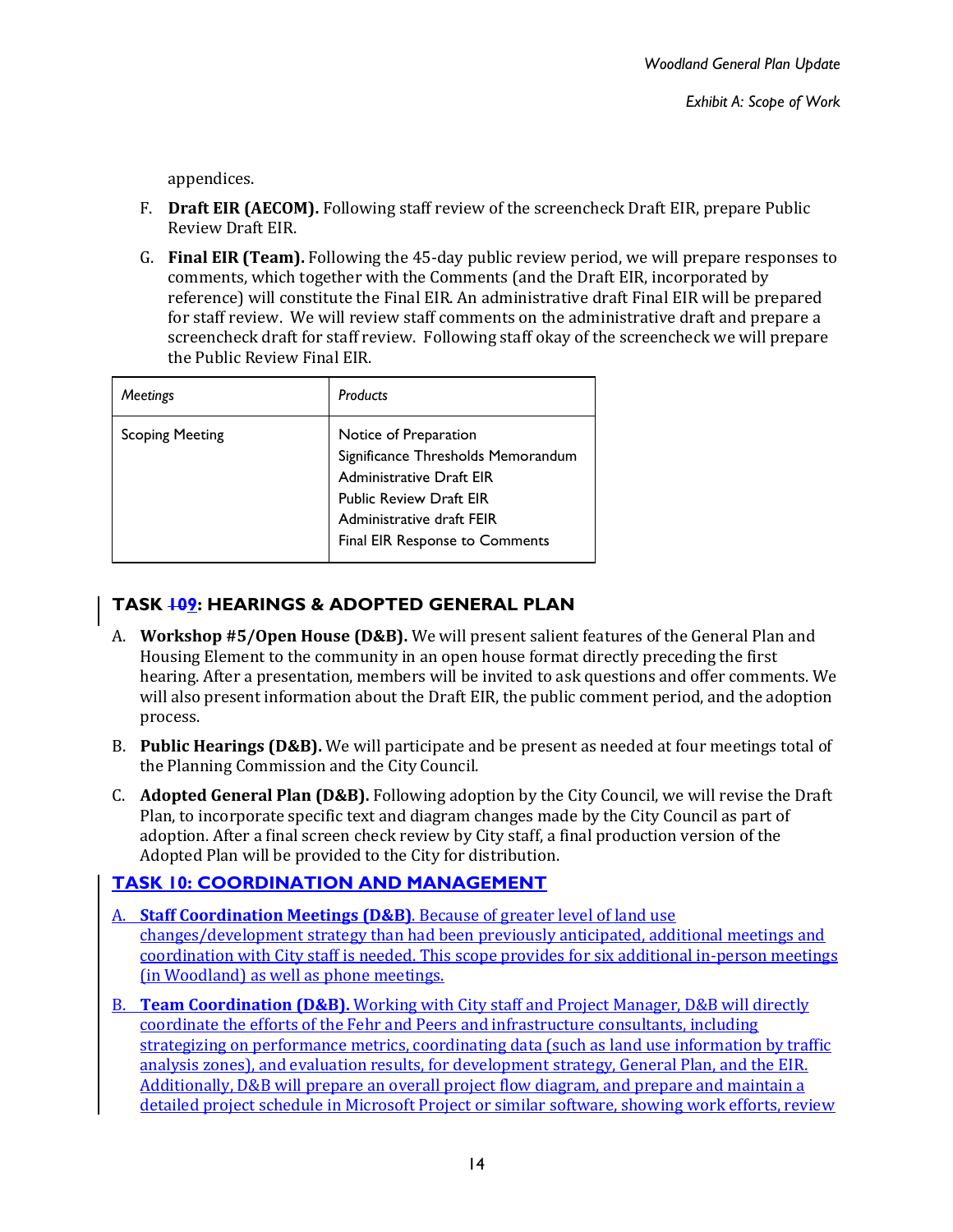times, products, and meetings.

| <b>Meetings</b>                                                                         | Products             |
|-----------------------------------------------------------------------------------------|----------------------|
| Workshop/Open House #5<br>Planning Commission Hearings (2)<br>City Council Hearings (2) | Adopted General Plan |

# **Scope of Work Assumptions**

The Scope of Work is based on the following assumptions:

- **GIS Data.** The City will provide base GIS data, including but not limited to: parcels/Assessor's data; existing General Plan and zoning designations; roads and other transportation infrastructure; utility infrastructure (water, wastewater, stormwater); public facilities; and existing land use, if available.
- **Transportation Data and Analysis.** Dyett & Bhatia understands that the City has retained Fehr & Peers to provide transportation consulting services under a separate contract. D&B assumes that Fehr & Peers will provide complete sections of reports and General Plan, including needed transportation data, maps, and analysis for the following components of the scope of work:
	- Existing Conditions/Background Research (current traffic counts, segment level of service, current conditions for all modes: pedestrians, bicycles, goods movement, rail, air, etc.)
	- Quantitative Alternatives Analysis for General Plan, using the modified SACMET model to generate daily and p.m. peak hour traffic volume forecasts. For this and for all modeling analysis, D&B will provide land use data to F&P by TAZ, either in GIS shapefile or spreadsheet format. These forecasts will be used to generate the following performance measures for each alternative:
		- o Total Daily Vehicle miles of travel (VMT)
		- o Total Daily Vehicle hours of travel (VHT)
		- o Total Daily Vehicle hours of delay (VHD) or Lane miles of congested facilities
		- o PM Peak Hour LOS for up to five intersections

The VMT forecasts will be based on the origin-destination method such that all trips entering and leaving TAZs in Woodland are tracked. The VMT will be disaggregated by speed bin for use in GHG forecasting. The alternatives analysis results will be summarized in a technical memorandum.

 General Plan (finalized traffic modeling of preferred land use plan, list of improvements, circulation element policy review, multimodal/complete streets recommendations)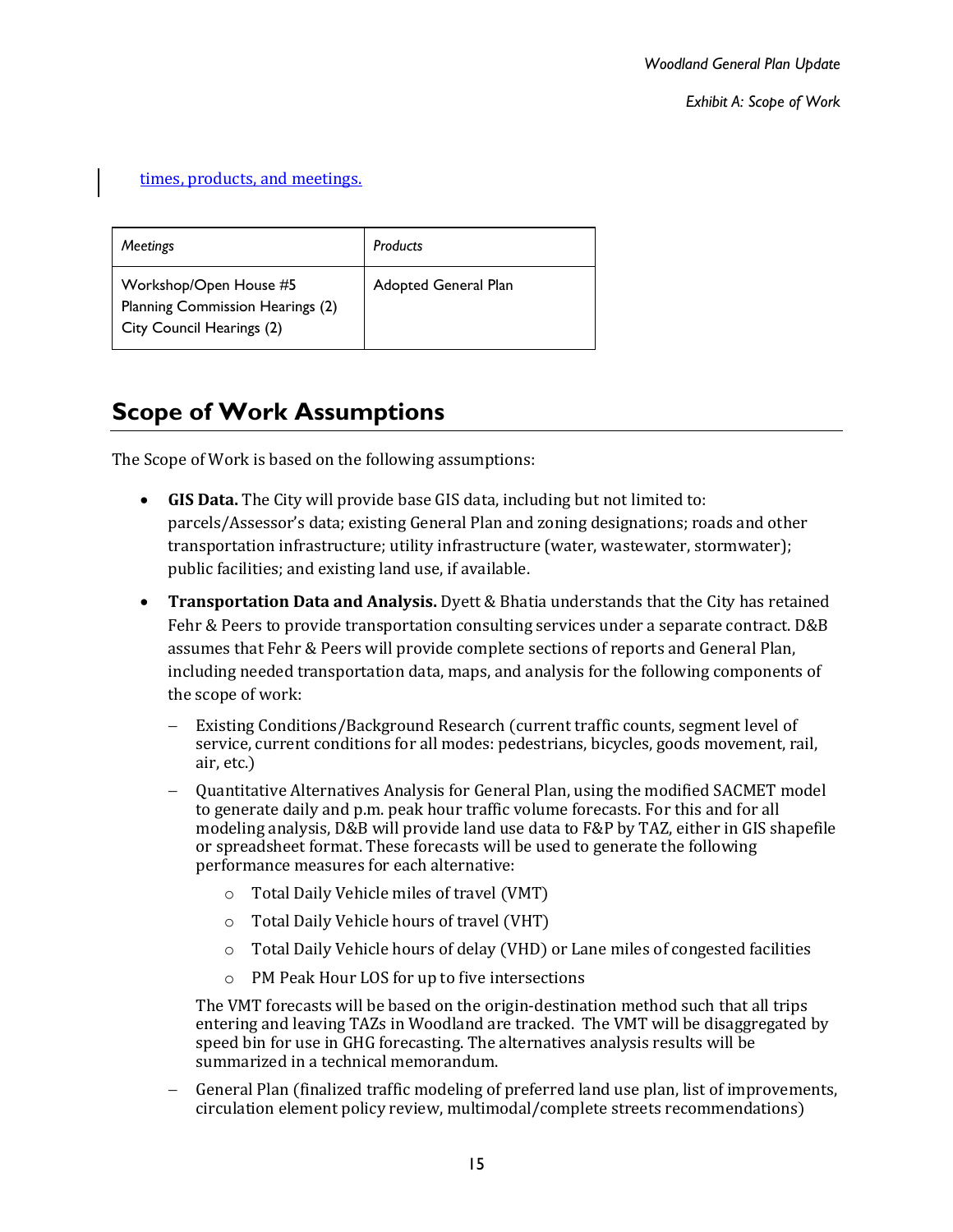- Draft EIR (complete EIR transportation section, transportation analysis of alternatives, and provision of VMT and other needed data to environmental consultant for completion of Air Quality, Noise, and Greenhouse Gas sections of the document. The EIR will quantitatively analyze the following:
	- o Existing Conditions
	- o No Project (existing General Plan)
	- o Preferred Plan (Proposed Project)
	- o Preferred Plan with Existing General Plan LOS Threshold
- Final EIR (response to comments on transportation section)
- **Fiscal Impact Analysis**. The budget for the fiscal impact modeling portions of the work scope is based on the assumption that the City will separately commission BAE to conduct fiscal analysis work in conjunction with establishing an updated City of Woodland/Yolo County master revenue sharing agreement. It is assumed that, as part of the master revenue sharing agreement work, BAE will conduct analysis of the City's General Fund cost and revenue structure that will contribute to the development of the fiscal impact model for General Plan Alternatives.
- **Climate Action Plan Peer Review.** AECOM will peer-review up to 100 measures contained in the 30 bundles in the UC Davis Climate Action Plan Technical Report. The measures to be reviewed shall be selected in consultation with City staff. The review will be conducted at a point in the process where some certainty has been established regarding which measures are most likely to be included in the City's CAP, in order to maximize efficiency and effectiveness of the peer review.
- **Infrastructure Data and Analysis.** The City will provide existing conditions data and mapping pertaining to public infrastructure and utilities (water, sewer/wastewater, storm drainage), as well as provide capacity estimations and determine system improvements needed to support the preferred land use plan.
- **Housing Element.** We assume City staff will provide the information needed to evaluate accomplishments in the current Housing Element and it is not necessary for us to independently verify this information. (We will provide the City with a tool and instructions on gathering information needed to document progress toward achieving quantified objectives in the Housing Element and information that will support our analysis and evaluation of programs that should be maintained, revised, or eliminated.) We will rely on the Housing Needs Assessment database prepared by SACOG for those sections of the Housing Element addressed by that database and assume this will be acceptable to HCD. Information required for any changes to the Housing Element land inventory will be provided as part of the technical background work on the Land Use Element. The City will provide updated information on housing conditions that meets HCD's guidelines. We will strive to achieve HCD certification on the first review, but recognize and assume two rounds of review will be needed. We assume that revisions to existing housing programs and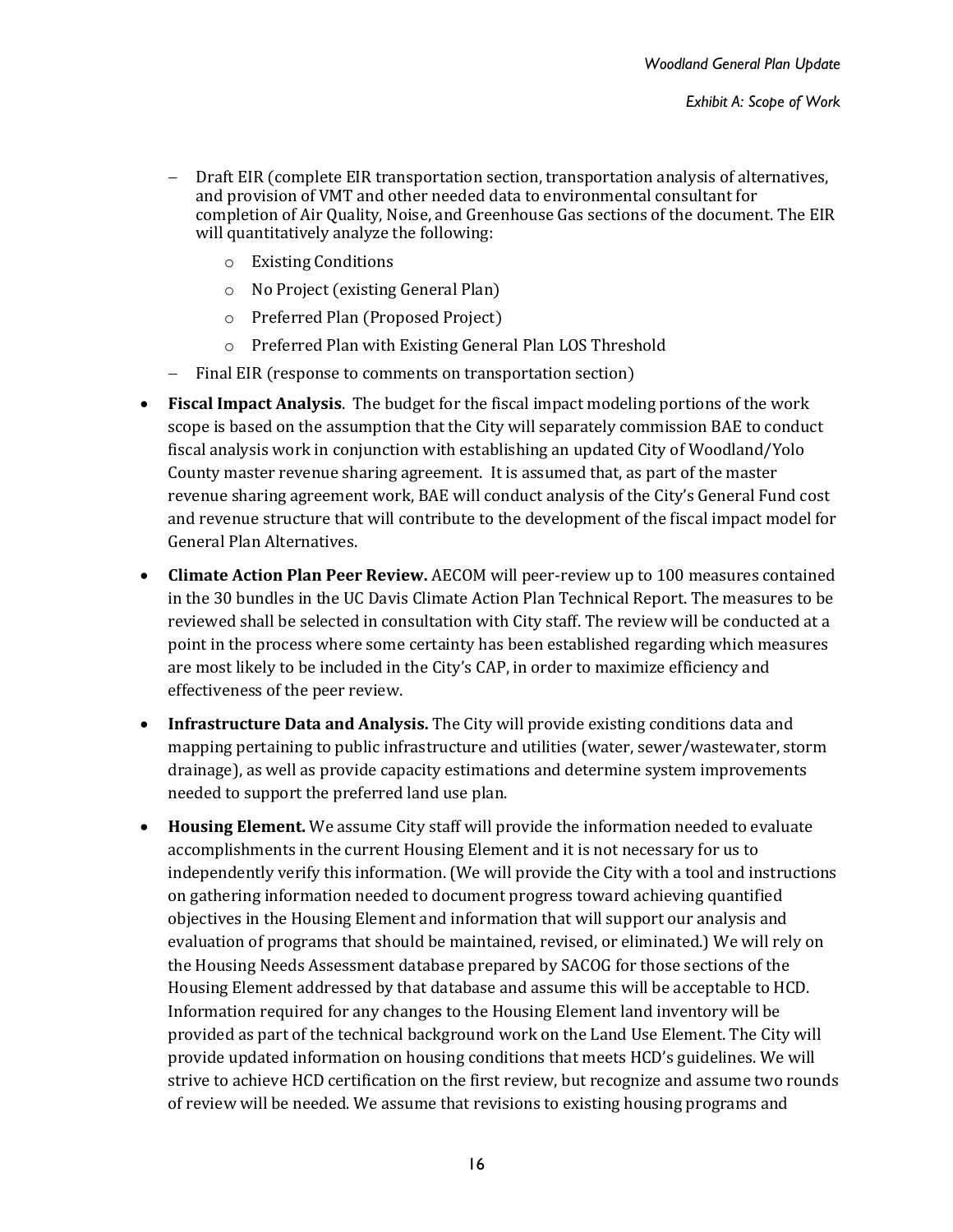introduction of any new program will primarily address changes in state law and local conditions since adoption of the current Housing Element.

- **Air Quality and Climate Change (including odors).** Construction emissions will be estimated based on general assumptions regarding the amount of land to be disturbed/graded, types of equipment to be used, and the number of construction employees. Long-term (operational) regional air pollutant emissions, including stationary and mobile source emissions, will be assessed based on data from the traffic analysis prepared by Fehr & Peers. We do not anticipate the need for dispersion analysis or health risk assessments.
- **Hydrologic Modeling.** This scope of services does not include hydrological modeling related to climate change or modeling of future climate conditions.
- **Screencheck Public Review Draft EIR.** The City will provide one consolidated set of written comments and the Administrative Draft EIR (ADEIR) and, if necessary, on the Screencheck Public Review Draft EIR.
- **Responses to Comments/FEIR.** Since it is not possible to predict in advance the level of effort required to respond to comments that have not been written, based on our experience, this proposal provides for up to 60 hours of technical staff time for AECOM's contribution to the FEIR and up to 30 hours of technical staff time for D&B's contribution to the FEIR.
- **EIR Filing, Circulation and Notice.** The City will be responsible for submitting all environmental documentation (NOP, NOC, Draft EIR, etc.) to the State Clearinghouse and appropriate agencies, and ensuring that the documents are circulated as required. The City will also be responsible for all EIR filing fees. If requested, D&B can provide these services on a time and materials basis.
- **Meeting Notification.** The City shall be responsible for noticing for all public workshops, meetings, and hearings.
- **Coordination with Stakeholders and Decision-Makers.** The City will be liaison between the project and the Planning Commission, City Council and other decision-makers. The City will also be responsible for selecting and assembling the General Plan Steering Committee and other stakeholder meetings. D&B will be responsible for preparing agenda for Steering Committee meetings.
- **Survey/Newsletter Mailing and Return Postage.** D&B shall be responsible for the cost of community survey and/or newsletter printing, mailing and return postage. The City shall provide a mailing list and return postage permit. If the City were to do the printing and mailing, D&B costs can be reduced by \$8,500.
- **Interpretation at Community Workshops.** If Spanish interpretation or translation is required at community workshops, the City shall be responsible for providing